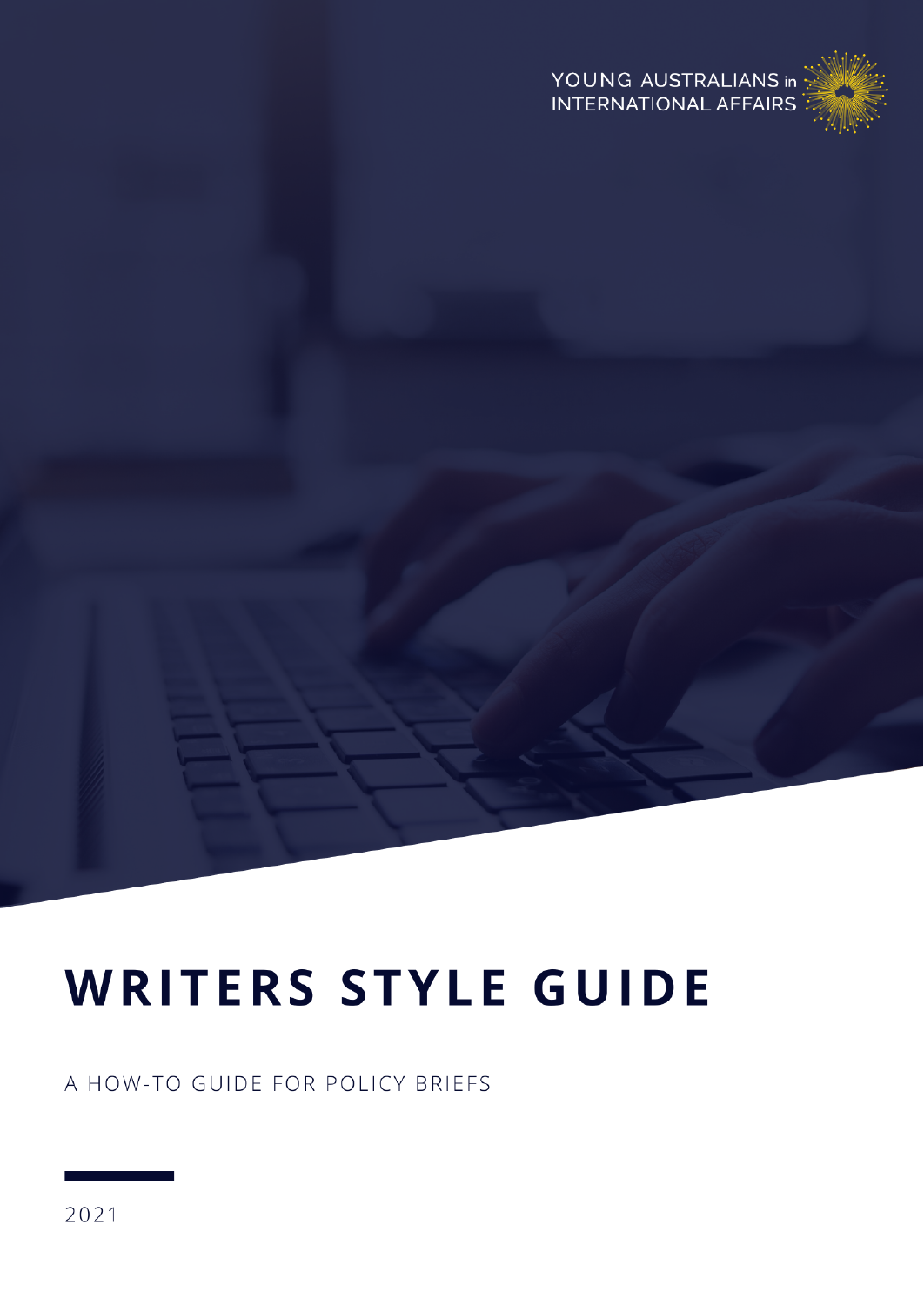# **PURPOSE OF THIS STYLE GUIDE**

This style guide aims to provide an author with a set of guidelines that informs the way a Policy Brief is constituted in both form and substance. This provides the author with a clear framework to ensure they understand the expectations of the Brief in what they should write, and in what structure they should write it in. This reduces the author's chances of being turned down, and decreases the time and intensity of the editing process.

### **WHAT IS A POLICY BRIEF?**

A Policy Brief is a document that analyses a current issue or gap in policy, and based on an evaluation of the current policies to deal with an issue, recommends original policies. Innovative and creative yet down-to-earth and well-considered recommendations will make for interesting Briefs to publish, so YAIA encourages its interested authors to think outside the box.

### **STRUCTURE**

All Policy Briefs should be structured as follows:

#### **1. Title**

The shorter the better and please avoid clickbait titles. In a similar sense to an academic essay, use a colon to make the second half of the heading more specific.

#### **2. Executive Summary**

200 words detailing the problem the policy brief is addressing and the recommendations that will be made. The focus should be on the problem as it presently is and its salience in international affairs and relevance to Australia.

#### **3. Background**

300 – 350 words providing relevant context to the scenario. This is not a section to write a complete history, but should provide background to the situation to a reader unfamiliar with the topic.

#### **4. The Problem**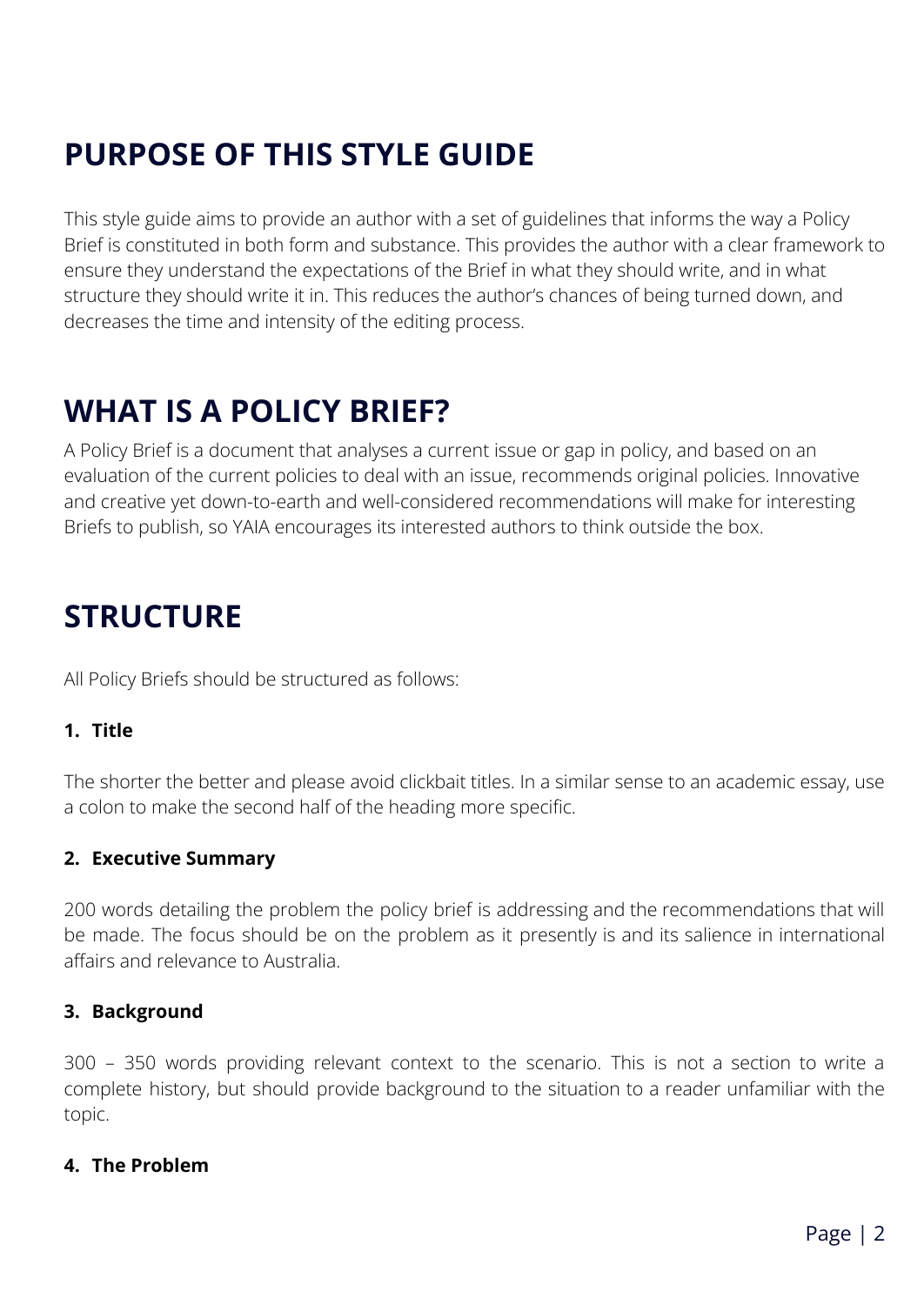Essentially, what is this policy brief addressing and why is the problem worthy of attention?

#### **5. Policy Recommendations**

Ideally three recommendations, in order of priority and ability to be implemented. This is where it is especially important to see exactly how Australia fits into the situation.

These recommendations can be ambitious if they can be realistically implemented in a short-time frame.

Each recommendation should be introduced by its own short subheading.

Recommendations should be the author's original thought and work, using current policies as a stepping off point.

#### **6. Conclusion**

A brief summary of the problem, why it needs to be addressed and the proposed policy recommendations. A projection to the future is also a nice way to end the piece.

#### **7. Author Biography**

Include a short biography for each author at the end. Structure of the biography should be: *<Full name> is studying/working in <place/degree/etc>. <First name> is interested in <one or two areas of international relations>.*

Please send a .doc or .docx file.

### **LENGTH**

The length of policy briefs is fairly flexible, however 1000 – 1200 words is recommended. If it is longer, please inform the editor of this.

### **REFERENCING**

Endnotes are acceptable for Policy Briefs as detailed evidence is required to support assertions. However, it is important that these don't saturate the piece. You will work with an editor closely who will amend any other changes that need to be made.

An endnote reference should be in Vancouver style. A handy guide to Vancouver can be found here: [https://guides.lib.monash.edu/citing-referencing/vancouver.](https://guides.lib.monash.edu/citing-referencing/vancouver)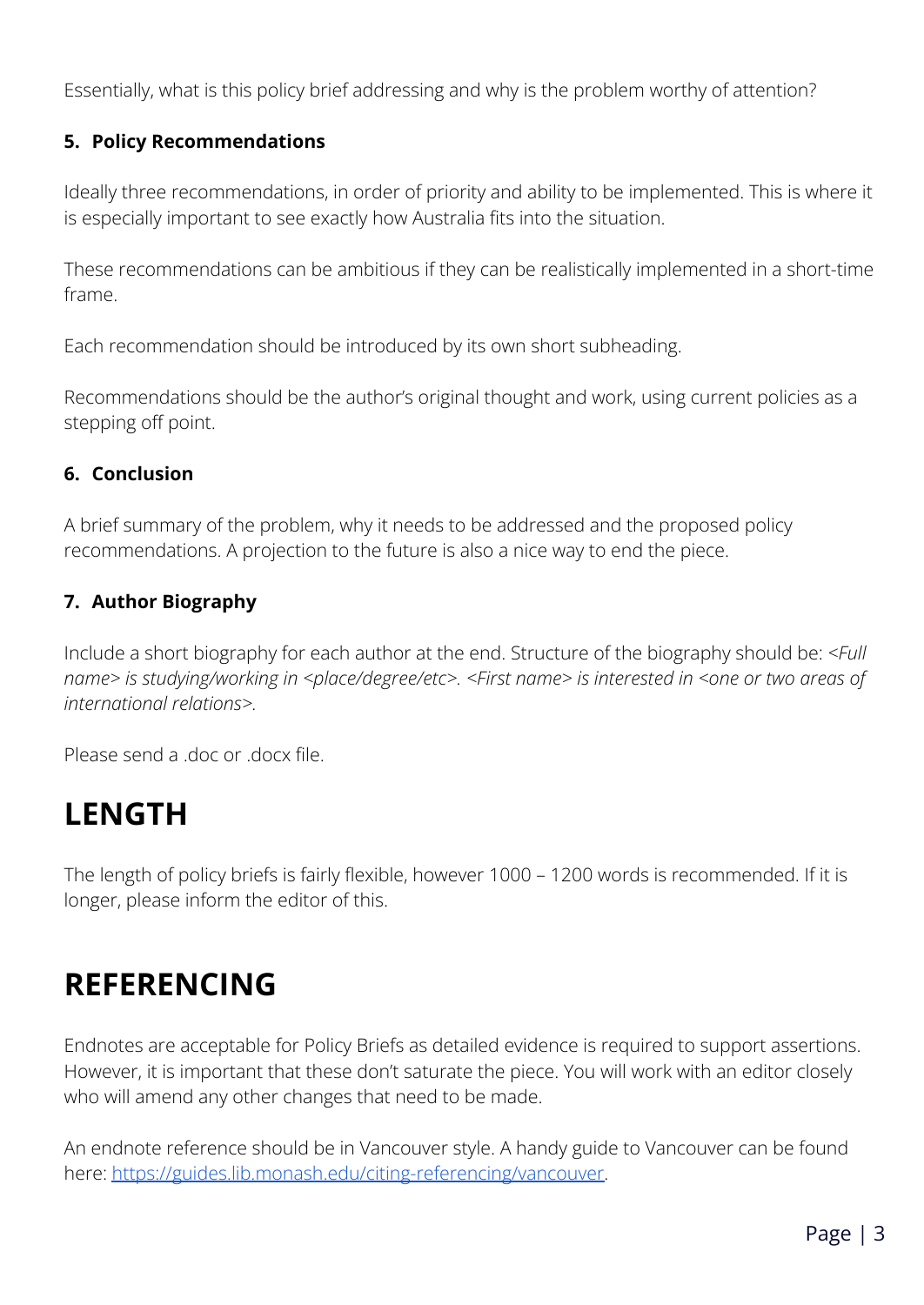Provide weblinks whenever possible. However, references should not link to information that is behind a paywall as the sources should be accessible to all readers. Links to news articles, taskforce reports and other governmental agency reports are ideal.

# **TONE**

Please refer to previously published Policy Briefs for practical guidance on how to write underneath each heading.

YAIA's audience is educated people with an interest in international affairs. Readers will range between undergraduate students to young professionals. A level of prior knowledge can be assumed.

The tone of the Policy Brief is authoritative, reliable, knowledgeable, and informed. Refrain from contractions and informal grammatical structures.

Avoid colloquial language that one might hear in conversation. Avoid jargon, and if a term is vital to the Brief, explain the term in simple English towards the beginning of the Brief.

Policy-making and policy recommendation can be charged with high emotionality and opinion. Policy submissions will be at their most persuasive when they are written with objectivity, critical thinking, and an even, logical, impartial and relatively unemotional tone. A mixture of pathos, ethos, and logos will be the most holistic and effective way of persuading an audience.

Sentences should be sharp and to the point. A word count of 1200 words maximum is very easy to write to, so keeping words precise and concise is crucial for an engaging Brief.

The editors reserve the discretion to ask an author to consider drafting their piece if the editors do not consider that the piece could be published within three rounds of editing.

# **STYLE**

Policy Briefs must conform to a number of specific style requirements for consistency between Briefs published by different authors.

When writing an abbreviation, place parentheses around the abbreviation. No quotes are required.

E.g.

The Australian Bureau of Statistics (ABS) provides …. The World Health Organisation (WHO), in its Annual Report…